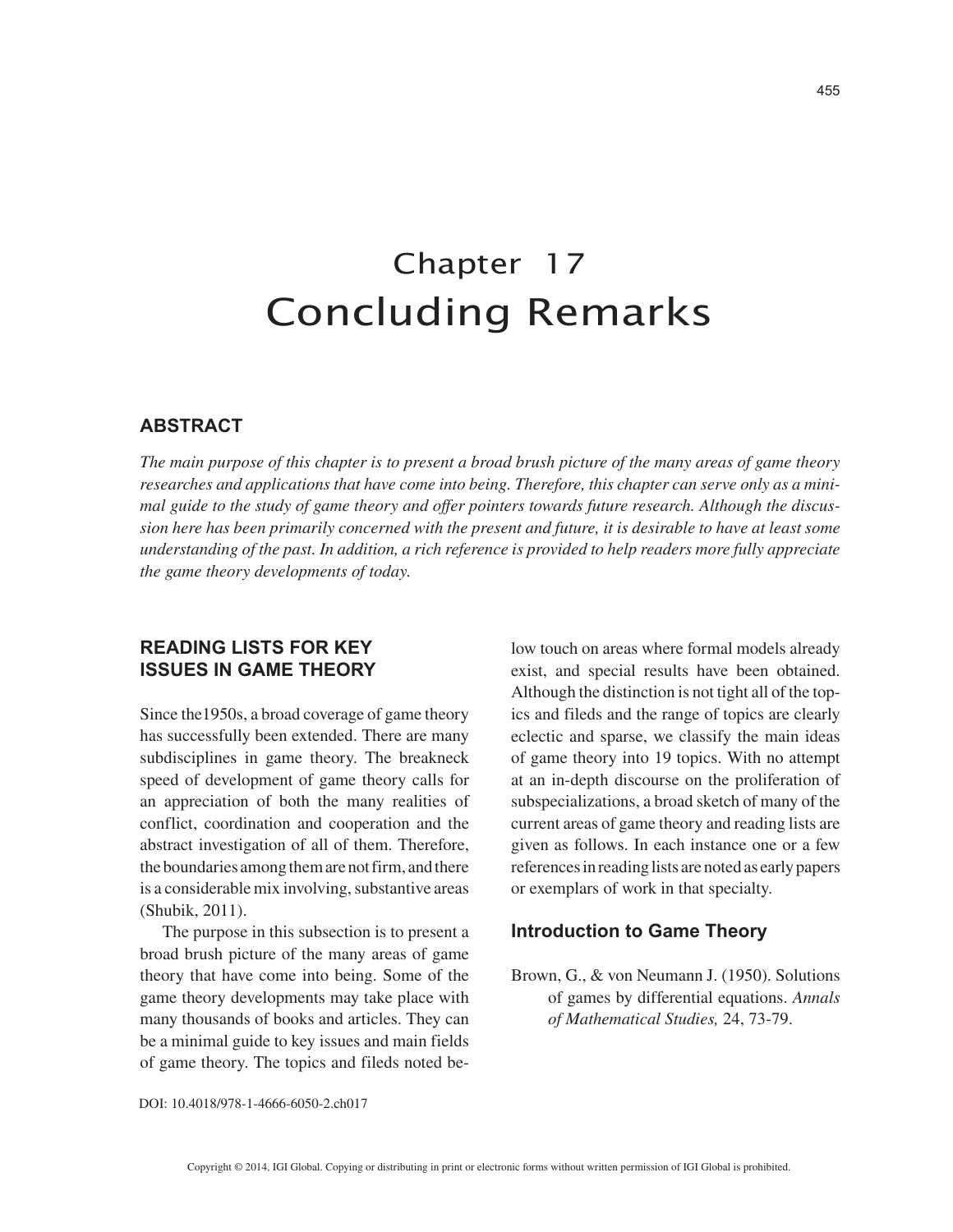- Fort, M. (1950). Essential and non-essential fixed points. *American Journal of Mathematics,* 72, 315-322.
- Fudenberg, D., & Tirole, J. (1991). *Game Theory*. MIT Press.
- Goeree, J., & Holt, C. (2001). Ten little treasures of game theory and ten intuitive contradictions. *American Economic Review,* 91, 1402-1422.
- Hart, S. (2002). Evolutionary dynamics and backward induction. *Games and Economic Behavior,* 41, 227-264.
- Hart, S., & Mas-Colell, A. (2003). Uncoupled dynamics do not lead to Nash equilibrium. *American Economic Review,* 1830-1836.
- Josephson, J. (2008). Stochastic better-reply dynamics in finite games. *Economic Theory,* 35, 381-389.
- Josephson, J., & Matros, A. (2003). Stochastic imitation in finite games. *Games and Economic Behavior,* 49, 244-259.
- Kohlberg E., & Mertens, J. F. (1986). On the strategic stability of equilibria. *Econometrica,* 54, 1003-1037.
- Nagel, R. (1995). Unravelling in guessing games: An experimental study. *American Economic Review,* 85, 1313-1326.
- Nash, J. (1950a). *Non-cooperative games* (Ph D thesis). Department of Mathematics, Princeton University.
- Nash, J. (1950b). Equilibrium points in n-person games. *Proceedings of the National Academy of Sciences (USA),* 36, 48-49.
- Nash, J. (1950c). The bargaining problem. *Econometrica,* 18, 155-162.
- Osborne, M., & Rubinstein, A. (1994). *A Course in Game Theory*. MIT Press.
- Ritzberger, K. (2002). *Foundations of Non-Cooperative Game Theory*. Oxford: University Press.
- Rosenthal, R. (1981). Games of perfect information, predatory pricing and the chain-store paradox. *Journal of Economic Theory,* 25, 92-100.
- Ross, D. (2008). Classical game theory, socialization and the rationalization of conventions. Topoi, 27: 57–72.
- Sigmund, K. (1993). Games of Life. Oxford: Oxford University Press.
- Sobel, J. (2005). Interdependent preferences and reciprocity. *Journal of Economic Literature,* 43, 392-436.
- Tucker, A. W., & Luce, R. D. (1959). Contributions to the Theory of Games, Volume IV (Annals of Mathematics Studies, 40). Princeton: Princeton University Press.
- Weibull, J. (2004). Testing game theory, in S. Huck (ed.), *Advances in Understanding Strategic Behaviour: Game Theory, Experiments, and Bounded Rationality: Essays in Honour of Werner Guth*. Palgrave.
- Winter, S. (1971). Satisficing, selection, and the innovating remnant. *Quarterly Journal of Economics*, 85, 237-261.
- Wu, W., & Jian, J. (1962). Essential equilibrium points of n-person non-cooperative games. *Science Sinica,* 11, 1307-1322.

# **Learning Algorithms for Game Theory**

- Angeletos, G-M., Hellwig, C., & Pavan, A. (2007). Dynamic Global Games of Regime Change: Learning, Multiplicity, and the Timing of Attacks. *Econometrica,* 75(3), 711-756.
- Bergemann, D., & Valimaki, J. (1996). Learning and Strategic Pricing. *Econometrica,* 64(5), 1125-1149.
- Fudenberg, D., & Levine, D. (1998). The Theory of Learning in Games. Cambridge, MA: MIT Press.
- Hurkens, S. (1995). Learning by forgetful players. *Games and Economic Behavior,* 11, 304-329.
- Selten, R. (1991). Evolution, learning, and economic behavior. *Games and Economic Behavior,* 3, 3-24.